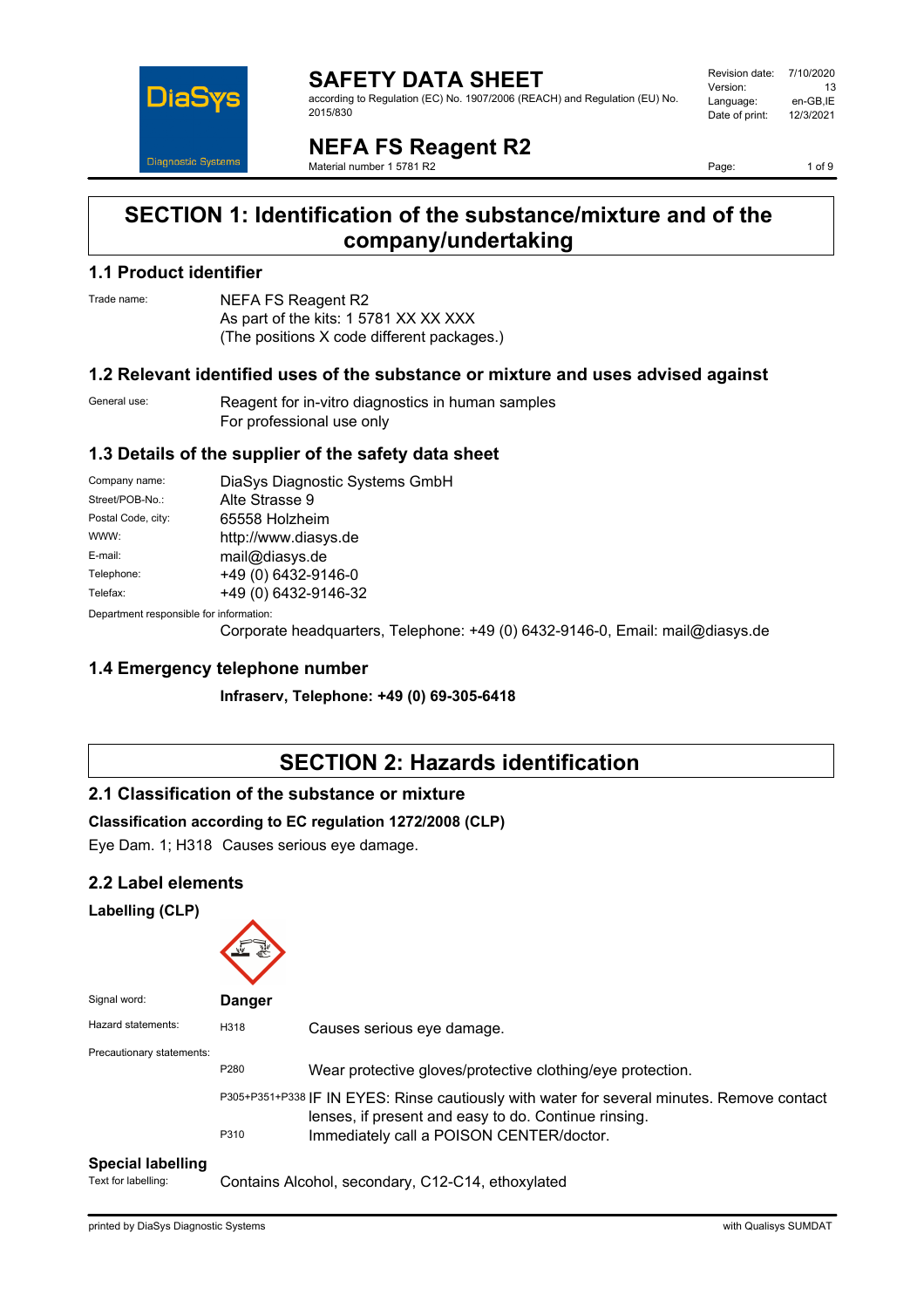

according to Regulation (EC) No. 1907/2006 (REACH) and Regulation (EU) No. 2015/830

#### Revision date: 7/10/2020 Version: 13<br>Language: en-GB.IE Language: en-GB,IE<br>Date of print: 12/3/2021 Date of print:

**NEFA FS Reagent R2**

Material number 1 5781 R2

Page: 2 of 9

#### **2.3 Other hazards**

No risks worthy of mention. Results of PBT and vPvB assessment:

No data available

### **SECTION 3: Composition / information on ingredients**

3.1 Substances: not applicable

#### **3.2 Mixtures**

Hazardous ingredients:

Chemical characterisation: Aqueous solution of inorganic salts and organic compounds.

| Ingredient                              | Designation                                          | Content | <b>Classification</b>                                                             |
|-----------------------------------------|------------------------------------------------------|---------|-----------------------------------------------------------------------------------|
| $EC$ No. -<br>CAS 84133-50-6            | Alcohol, secondary,<br>C12-C14, ethoxylated          | $<$ 3 % | Acute Tox. 4; H302. Acute Tox. 4; H312.<br>Skin Irrit. 2; H315. Eye Dam. 1; H318. |
| EC No.<br>l 233-465-5<br>CAS 10191-18-1 | 2-[bis(2-Hydroxyethyl)amino]<br>ethanesulphonic acid | $< 2\%$ | Skin Irrit. 2; H315. Eye Irrit. 2; H319.<br>STOT SE 3; H335.                      |

Full text of H- and EUH-statements: see section 16.

### **SECTION 4: First aid measures**

#### **4.1 Description of first aid measures**

| <b>The Description of instancial incasures</b> |                                                                                                                                                                                                                                            |  |
|------------------------------------------------|--------------------------------------------------------------------------------------------------------------------------------------------------------------------------------------------------------------------------------------------|--|
| General information:                           | First aider: Pay attention to self-protection!<br>If medical advice is needed, have product container or label at hand.                                                                                                                    |  |
| In case of inhalation:                         | Provide fresh air. Seek medical aid in case of troubles.                                                                                                                                                                                   |  |
| Following skin contact:                        | Take off contaminated clothing and wash it before reuse. Remove residues with water.<br>Seek medical aid in case of troubles.                                                                                                              |  |
| After eye contact:                             | Immediately flush eyes with plenty of flowing water for 10 to 15 minutes holding eyelids<br>apart. Remove contact lenses, if present and easy to do. Continue rinsing. Subsequently<br>seek the immediate attention of an ophthalmologist. |  |
| After swallowing:                              | Rinse mouth immediately and drink plenty of water. Never give anything by mouth to an<br>unconscious person. Seek medical attention.                                                                                                       |  |
|                                                |                                                                                                                                                                                                                                            |  |

#### **4.2 Most important symptoms and effects, both acute and delayed**

Causes serious eye damage.

#### **4.3 Indication of any immediate medical attention and special treatment needed**

Treat symptomatically.

### **SECTION 5: Firefighting measures**

#### **5.1 Extinguishing media**

Suitable extinguishing media:

Product is non-combustible. Extinguishing materials should therefore be selected according to surroundings.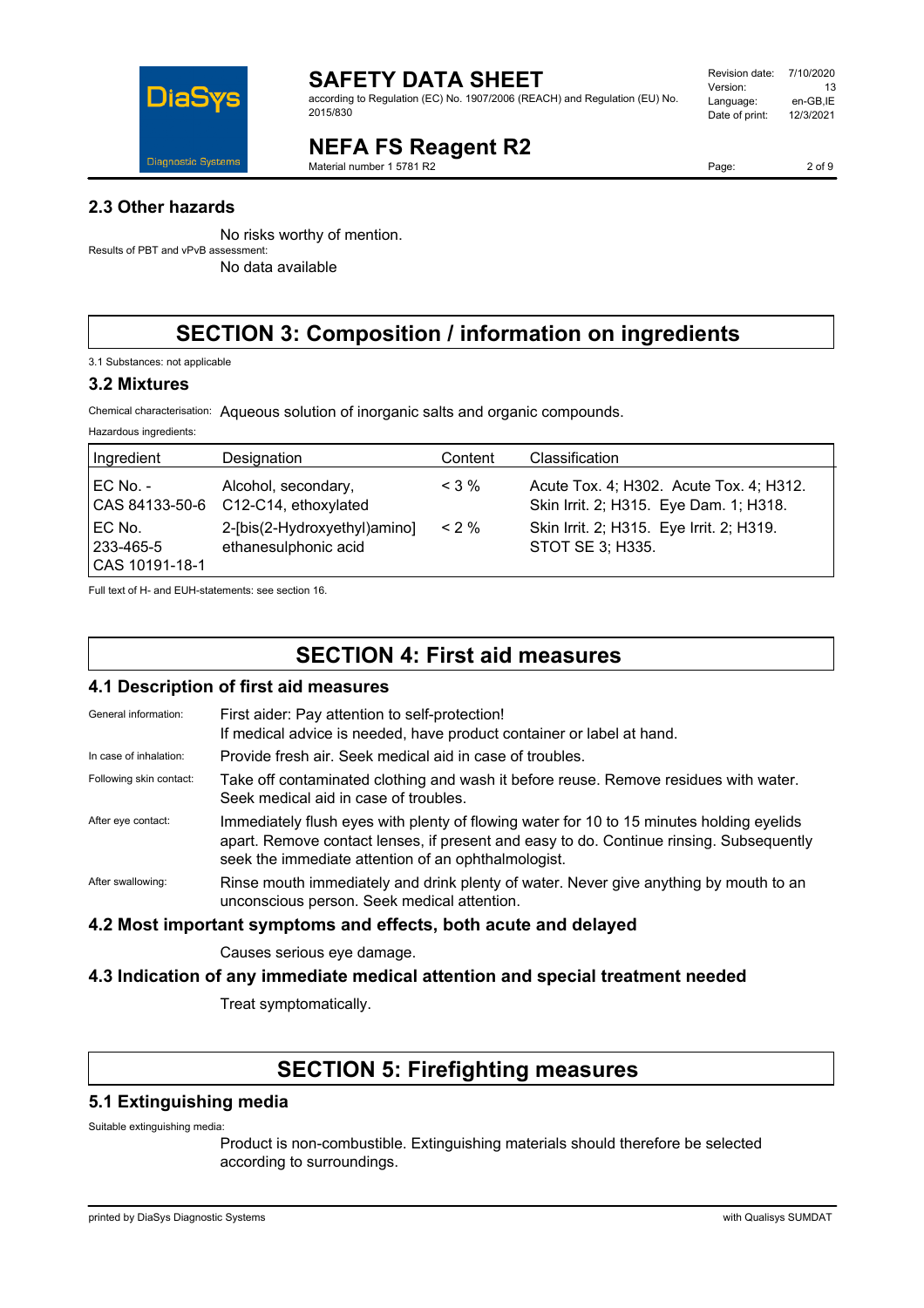

according to Regulation (EC) No. 1907/2006 (REACH) and Regulation (EU) No. 2015/830

| Revision date: | 7/10/2020 |
|----------------|-----------|
| Version:       | 13        |
| Language:      | en-GB,IE  |
| Date of print: | 12/3/2021 |
|                |           |

**NEFA FS Reagent R2**

Material number 1 5781 R2

Page: 3 of 9

#### **5.2 Special hazards arising from the substance or mixture**

Fires in the immediate vicinity may cause the development of dangerous vapours. In case of fire may be liberated: Nitrogen oxides (NOx), sulphur oxides, carbon monoxide and carbon dioxide.

#### **5.3 Advice for firefighters**

Special protective equipment for firefighters:

Wear self-contained breathing apparatus.

Additional information: Hazchem-Code: -

Do not allow fire water to penetrate into surface or ground water.

### **SECTION 6: Accidental release measures**

#### **6.1 Personal precautions, protective equipment and emergency procedures**

Avoid contact with skin and eyes. Wear appropriate protective equipment. Provide adequate ventilation. Keep unprotected people away. Avoid breathing vapours/spray. Take off contaminated clothing and wash it before reuse.

#### **6.2 Environmental precautions**

Do not allow to penetrate into soil, waterbodies or drains.

#### **6.3 Methods and material for containment and cleaning up**

Soak up with absorbent materials such as sand, siliceus earth, acid- or universal binder. Store in special closed containers and dispose of according to ordinance. Wash spill area with plenty of water.

#### **6.4 Reference to other sections**

Refer additionally to section 8 and 13.

### **SECTION 7: Handling and storage**

#### **7.1 Precautions for safe handling**

Advices on safe handling: Avoid contact with skin and eyes. Wear appropriate protective equipment. Keep all containers, equipment and working place clean. Provide adequate ventilation, and local exhaust as needed. Do not eat, drink or smoke when using this product. Wash hands thoroughly after handling. Have eye wash bottle or eye rinse ready at work place. Avoid breathing vapours/spray. Take off contaminated clothing and wash it before reuse.

#### **7.2 Conditions for safe storage, including any incompatibilities**

Requirements for storerooms and containers:

Keep containers tightly closed and at a temperature between 2 °C and 8 °C. Do not freeze. Protect from light. Keep sterile.

Hints on joint storage: Keep away from food, drink and animal feedingstuffs.

#### **7.3 Specific end use(s)**

No information available.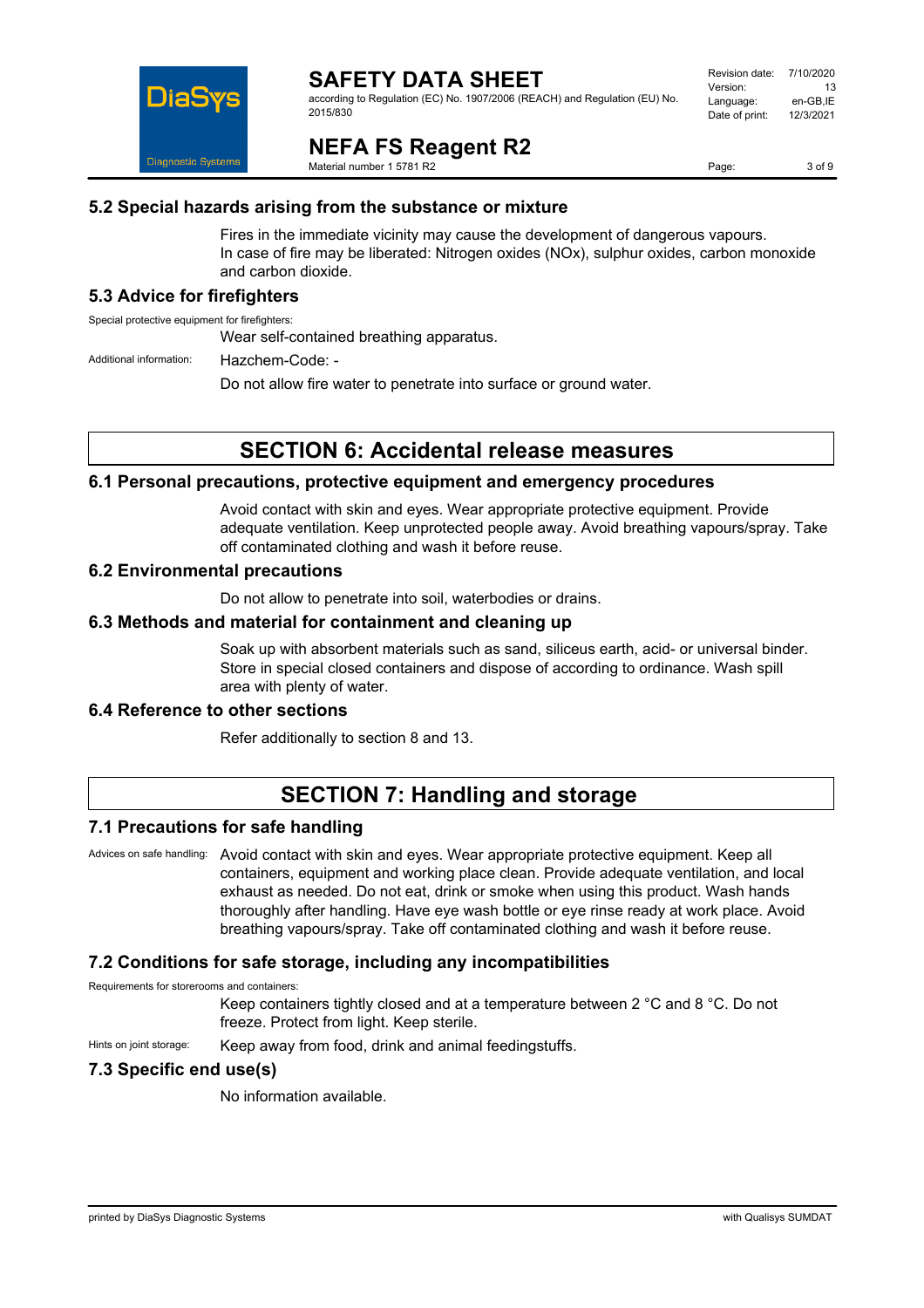

#### **SAFETY DATA SHEET** according to Regulation (EC) No. 1907/2006 (REACH) and Regulation (EU) No. 2015/830

Revision date: 7/10/2020 Version: 13<br>Language: en-GB,IE Language: en-GB,IE<br>Date of print: 12/3/2021 Date of print:

**NEFA FS Reagent R2** Material number 1 5781 R2

Page: 4 of 9

### **SECTION 8: Exposure controls/personal protection**

#### **8.1 Control parameters**

Additional information: Contains no substances with occupational exposure limit values.

#### **8.2 Exposure controls**

Provide good ventilation and/or an exhaust system in the work area.

#### **Personal protection equipment**

#### **Occupational exposure controls**

| Respiratory protection:                  | Use a breathing protection against vapours/aerosol.<br>Use combination filter type A/P according to EN 14387.                                                                                                                                                                          |
|------------------------------------------|----------------------------------------------------------------------------------------------------------------------------------------------------------------------------------------------------------------------------------------------------------------------------------------|
| Hand protection:                         | Protective gloves according to EN 374.<br>Glove material: Butyl caoutchouc (butyl rubber) - Breakthrough time: >480 min.<br>Observe glove manufacturer's instructions concerning penetrability and breakthrough time.                                                                  |
| Eye protection:                          | Tightly sealed goggles according to EN 166.                                                                                                                                                                                                                                            |
| Body protection:                         | Wear suitable protective clothing.                                                                                                                                                                                                                                                     |
| General protection and hygiene measures: | Avoid contact with skin and eyes. Avoid breathing vapours/spray. Take off contaminated<br>clothing and wash it before reuse. Wash hands before breaks and after work. Do not eat,<br>drink or smoke when using this product. Have eye wash bottle or eye rinse ready at work<br>place. |

#### **Environmental exposure controls**

Refer to "6.2 Environmental precautions".

### **SECTION 9: Physical and chemical properties**

#### **9.1 Information on basic physical and chemical properties**

| Appearance:                              | Physical state at 20 °C and 101.3 kPa: liquid<br>Colour: yellow up to brownish, clear |
|------------------------------------------|---------------------------------------------------------------------------------------|
| Odour:                                   | no characteristic odour                                                               |
| Odour threshold:                         | No data available                                                                     |
| pH:                                      | at $25 °C$ : 7.0                                                                      |
| Melting point/freezing point:            | No data available                                                                     |
| Initial boiling point and boiling range: | No data available                                                                     |
| Flash point/flash point range:           | not combustible                                                                       |
| Evaporation rate:                        | No data available                                                                     |
| Flammability:                            | No data available                                                                     |
| Explosion limits:                        | No data available                                                                     |
| Vapour pressure:                         | No data available                                                                     |
| Vapour density:                          | No data available                                                                     |
| Density:                                 | at 20 °C: 1.0075 g/mL                                                                 |
| Water solubility:                        | completely miscible                                                                   |
| Partition coefficient: n-octanol/water:  | No data available                                                                     |
| Auto-ignition temperature:               | No data available                                                                     |
| Decomposition temperature:               | No data available                                                                     |

printed by DiaSys Diagnostic Systems with Qualisys SUMDAT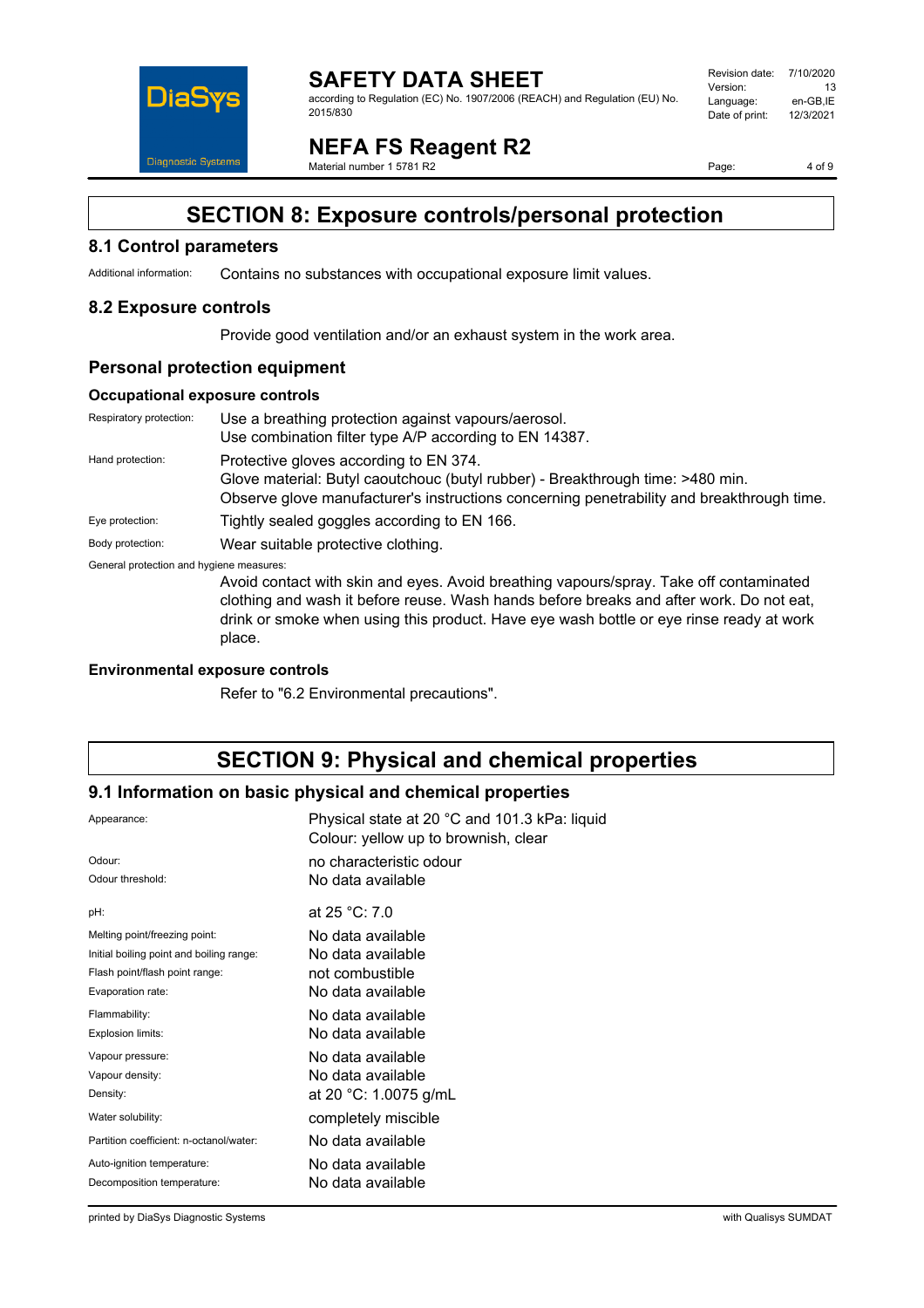

according to Regulation (EC) No. 1907/2006 (REACH) and Regulation (EU) No. 2015/830

### **NEFA FS Reagent R2**

Material number 1 5781 R2

Revision date: 7/10/2020 Version: 13 Language: en-GB,IE<br>Date of print: 12/3/2021 Date of print:

Viscosity, kinematic: No data available

#### **9.2 Other information**

Explosive properties: No data available Oxidizing characteristics: No data available

Additional information: No data available

### **SECTION 10: Stability and reactivity**

#### **10.1 Reactivity**

Refer to subsection "Possilbility of hazardous reactions".

#### **10.2 Chemical stability**

Stable under recommended storage conditions.

#### **10.3 Possibility of hazardous reactions**

No hazardous reaction when handled and stored according to provisions.

#### **10.4 Conditions to avoid**

Protect from frost, heat and sunlight.

#### **10.5 Incompatible materials**

No data available

#### **10.6 Hazardous decomposition products**

No hazardous decomposition products when regulations for storage and handling are observed.

Thermal decomposition: No data available

Page: 5 of 9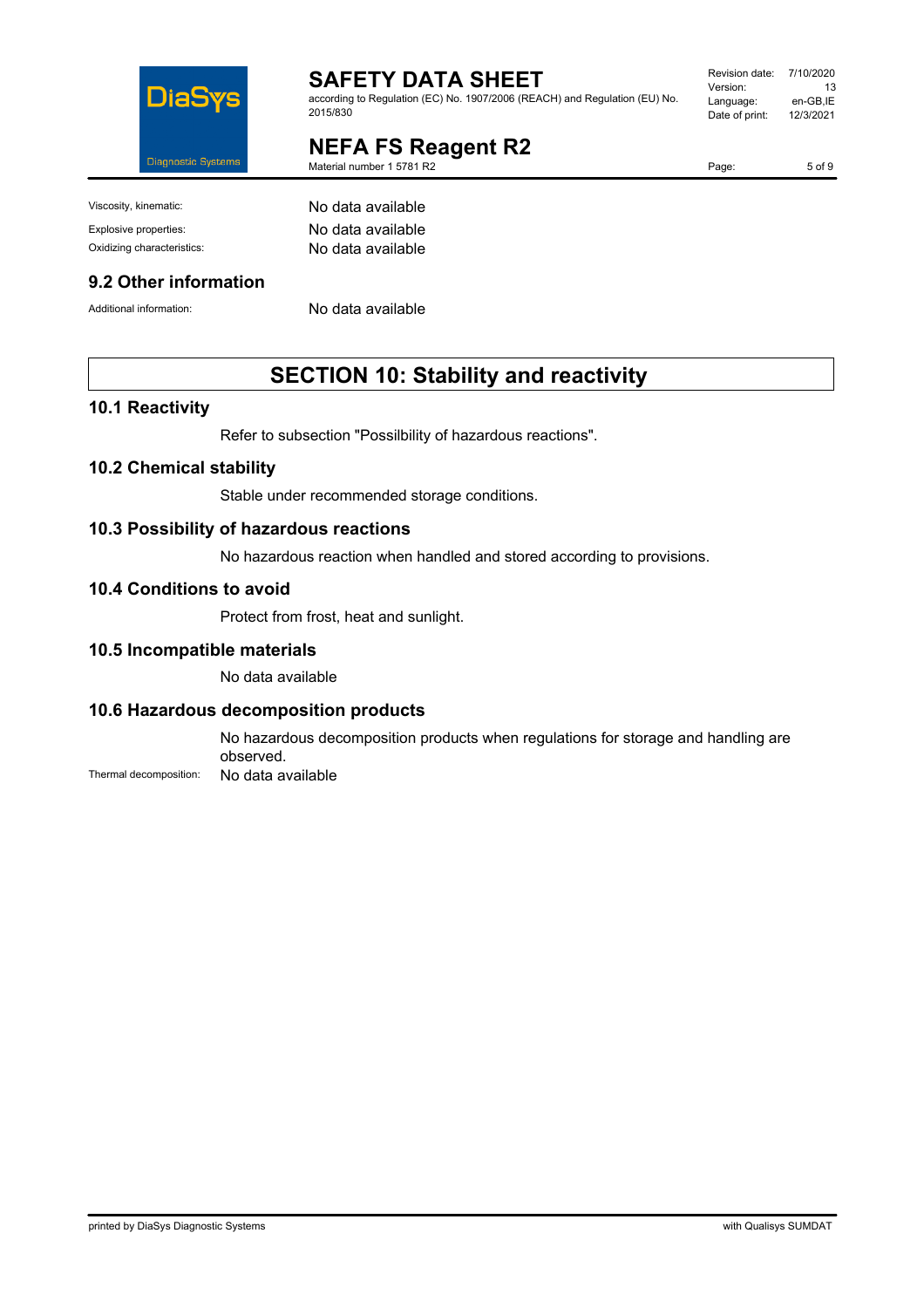

according to Regulation (EC) No. 1907/2006 (REACH) and Regulation (EU) No. 2015/830

| Revision date: | 7/10/2020 |
|----------------|-----------|
| Version:       | 13        |
| Language:      | en-GB,IE  |
| Date of print: | 12/3/2021 |
|                |           |

### **NEFA FS Reagent R2**

Material number 1 5781 R2

Page: 6 of 9

**SECTION 11: Toxicological information**

#### **11.1 Information on toxicological effects**

Toxicological effects: The statements are derived from the properties of the single components. No toxicological data is available for the product as such. Acute toxicity (oral): Lack of data. Acute toxicity (dermal): Lack of data. Acute toxicity (inhalative): Lack of data. Skin corrosion/irritation: Lack of data. Serious eye damage/irritation: Eye Dam. 1; H318 = Causes serious eye damage. Sensitisation to the respiratory tract: Lack of data. Skin sensitisation: Lack of data. Germ cell mutagenicity/Genotoxicity: Lack of data. Carcinogenicity: Lack of data. Reproductive toxicity: Lack of data. Effects on or via lactation: Lack of data. Specific target organ toxicity (single exposure): Lack of data. Specific target organ toxicity (repeated exposure): Lack of data. Aspiration hazard: Lack of data.

#### **Symptoms**

After eye contact: Upon direct contact with eyes may cause burning, tearing, redness.

### **SECTION 12: Ecological information**

#### **12.1 Toxicity**

Further details: No data available

#### **12.2 Persistence and degradability**

Further details: No data available

#### **12.3 Bioaccumulative potential**

Partition coefficient: n-octanol/water:

No data available

#### **12.4 Mobility in soil**

No data available

#### **12.5 Results of PBT and vPvB assessment**

No data available

#### **12.6 Other adverse effects**

General information: Do not allow to enter into ground-water, surface water or drains.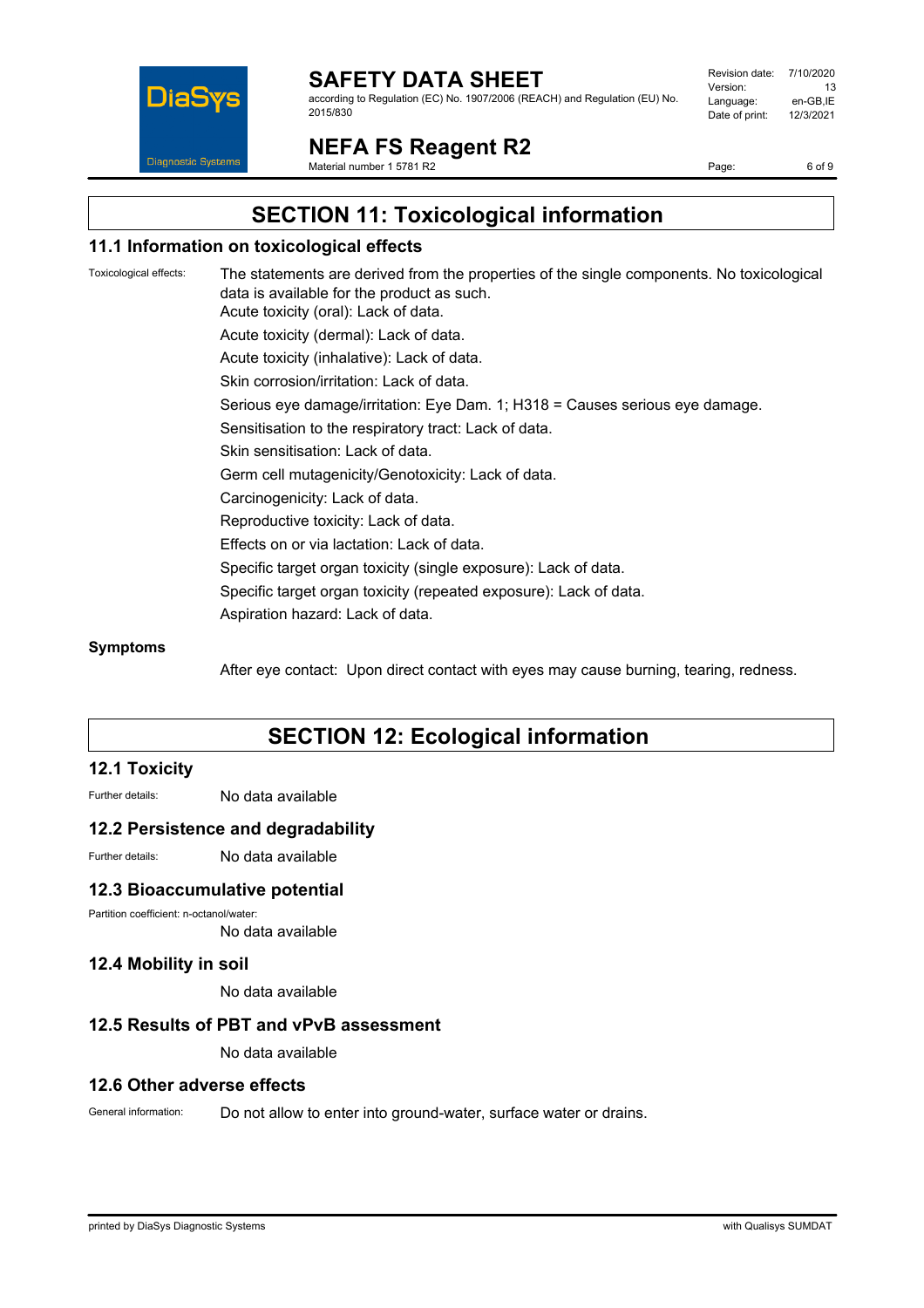

according to Regulation (EC) No. 1907/2006 (REACH) and Regulation (EU) No. 2015/830

| Revision date: | 7/10/2020 |
|----------------|-----------|
| Version:       | 13        |
| Language:      | en-GB.IE  |
| Date of print: | 12/3/2021 |
|                |           |

### **NEFA FS Reagent R2**

Material number 1 5781 R2

Page: 7 of 9

### **SECTION 13: Disposal considerations**

#### **13.1 Waste treatment methods**

#### **Product**

| Waste key number: | 16 05 $06^*$ = Laboratory chemicals, consisting of or containing hazardous substances, |
|-------------------|----------------------------------------------------------------------------------------|
|                   | including mixtures of laboratory chemicals.                                            |
|                   | * = Evidence for disposal must be provided.                                            |
| Recommendation:   | Special waste. Dispose of waste according to applicable legislation.                   |
|                   |                                                                                        |

#### **Package**

| Waste kev number: | 15 01 02 = Plastic packaging                          |
|-------------------|-------------------------------------------------------|
| Recommendation:   | Dispose of waste according to applicable legislation. |
|                   | Non-contaminated packages may be recycled.            |

### **SECTION 14: Transport information**

#### **14.1 UN number**

ADR/RID, IMDG, IATA-DGR:

not applicable

#### **14.2 UN proper shipping name**

ADR/RID, IMDG, IATA-DGR:

Not restricted

#### **14.3 Transport hazard class(es)**

ADR/RID, IMDG, IATA-DGR:

not applicable

#### **14.4 Packing group**

ADR/RID, IMDG, IATA-DGR:

not applicable

### **14.5 Environmental hazards**

Marine pollutant: no

#### **14.6 Special precautions for user**

No dangerous good in sense of these transport regulations.

#### **14.7 Transport in bulk according to Annex II of Marpol and the IBC Code**

No data available

### **SECTION 15: Regulatory information**

#### **15.1 Safety, health and environmental regulations/legislation specific for the substance or mixture**

#### **National regulations - Great Britain**

Hazchem-Code:

No data available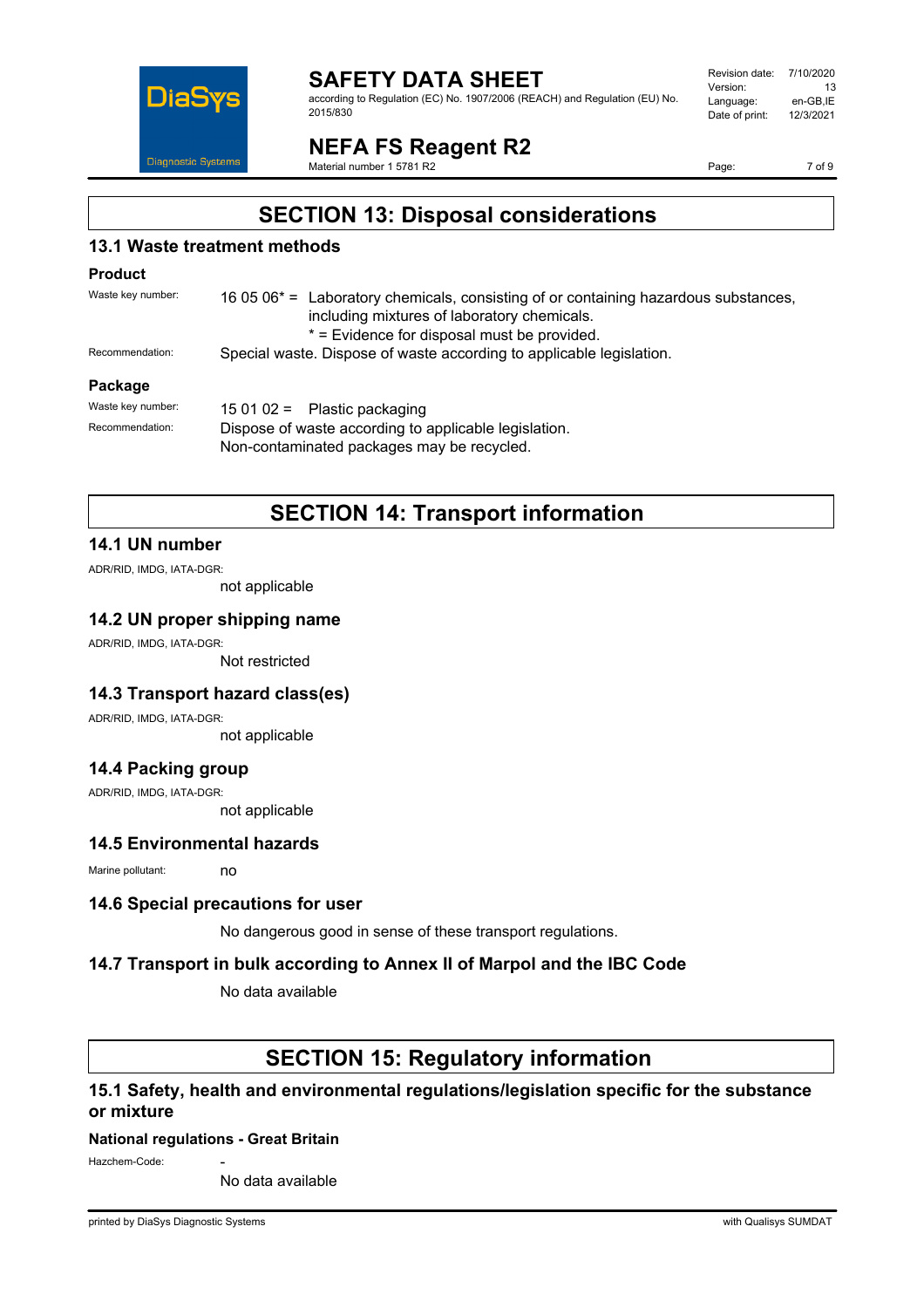

according to Regulation (EC) No. 1907/2006 (REACH) and Regulation (EU) No. 2015/830

#### Revision date: 7/10/2020 Version: 13<br>Language: en-GB,IE Language: en-GB,IE<br>Date of print: 12/3/2021 Date of print:

**NEFA FS Reagent R2** Material number 1 5781 R2

Page: 8 of 9

#### **National regulations - EC member states**

Further regulations, limitations and legal requirements:

Use restriction according to REACH annex XVII, no.: 3

#### **15.2 Chemical Safety Assessment**

For this mixture a chemical safety assessment is not required.

### **SECTION 16: Other information**

#### **Further information**

Wording of the H-phrases under paragraph 2 and 3:

H302 = Harmful if swallowed.

H312 = Harmful in contact with skin.

H315 = Causes skin irritation.

H318 = Causes serious eye damage.

H319 = Causes serious eye irritation.

H335 = May cause respiratory irritation.

Abbreviations and acronyms:

|                        | ADN: European Agreement concerning the International Carriage of Dangerous Goods by<br><b>Inland Waterways</b> |
|------------------------|----------------------------------------------------------------------------------------------------------------|
|                        | ADR: European Agreement concerning the International Carriage of Dangerous Goods by<br>Road                    |
|                        | AS/NZS: Australian Standards/New Zealand Standards                                                             |
|                        | <b>CAS: Chemical Abstracts Service</b>                                                                         |
|                        | <b>CFR: Code of Federal Regulations</b>                                                                        |
|                        | CLP: Classification, Labelling and Packaging                                                                   |
|                        | DMEL: Derived minimal effect level                                                                             |
|                        | DNEL: Derived no-effect level                                                                                  |
|                        | <b>EC: European Community</b>                                                                                  |
|                        | EN: European Standard                                                                                          |
|                        | EU: European Union                                                                                             |
|                        | IATA: International Air Transport Association                                                                  |
|                        | IBC Code: International Code for the Construction and Equipment of Ships carrying                              |
|                        | Dangerous Chemicals in Bulk                                                                                    |
|                        | IMDG Code: International Maritime Dangerous Goods Code                                                         |
|                        | MARPOL: Maritime Pollution: The International Convention for the Prevention of Pollution<br>from Ships         |
|                        | OSHA: Occupational Safety and Health Administration                                                            |
|                        | PBT: Persistent, bioaccumulative and toxic                                                                     |
|                        | PNEC: Predicted no-effect concentration                                                                        |
|                        | REACH: Registration, Evaluation, Authorisation and Restriction of Chemicals                                    |
|                        | RID: Regulations Concerning the International Carriage of Dangerous Goods by Rail                              |
|                        | STOT SE: Specific target organ toxicity - single exposure                                                      |
|                        | vPvB: Very persistent and very bioaccumulative                                                                 |
| Reason of change:      | Changes in section 2: Classification, labelling                                                                |
|                        | Changes in section 3: Composition / information on ingredients                                                 |
|                        | Changes in section 15: Regulatory information                                                                  |
|                        | General revision                                                                                               |
| Date of first version: | 13/3/2008                                                                                                      |
|                        |                                                                                                                |

#### **Department issuing data sheet**

Contact person: see section 1: Department responsible for information